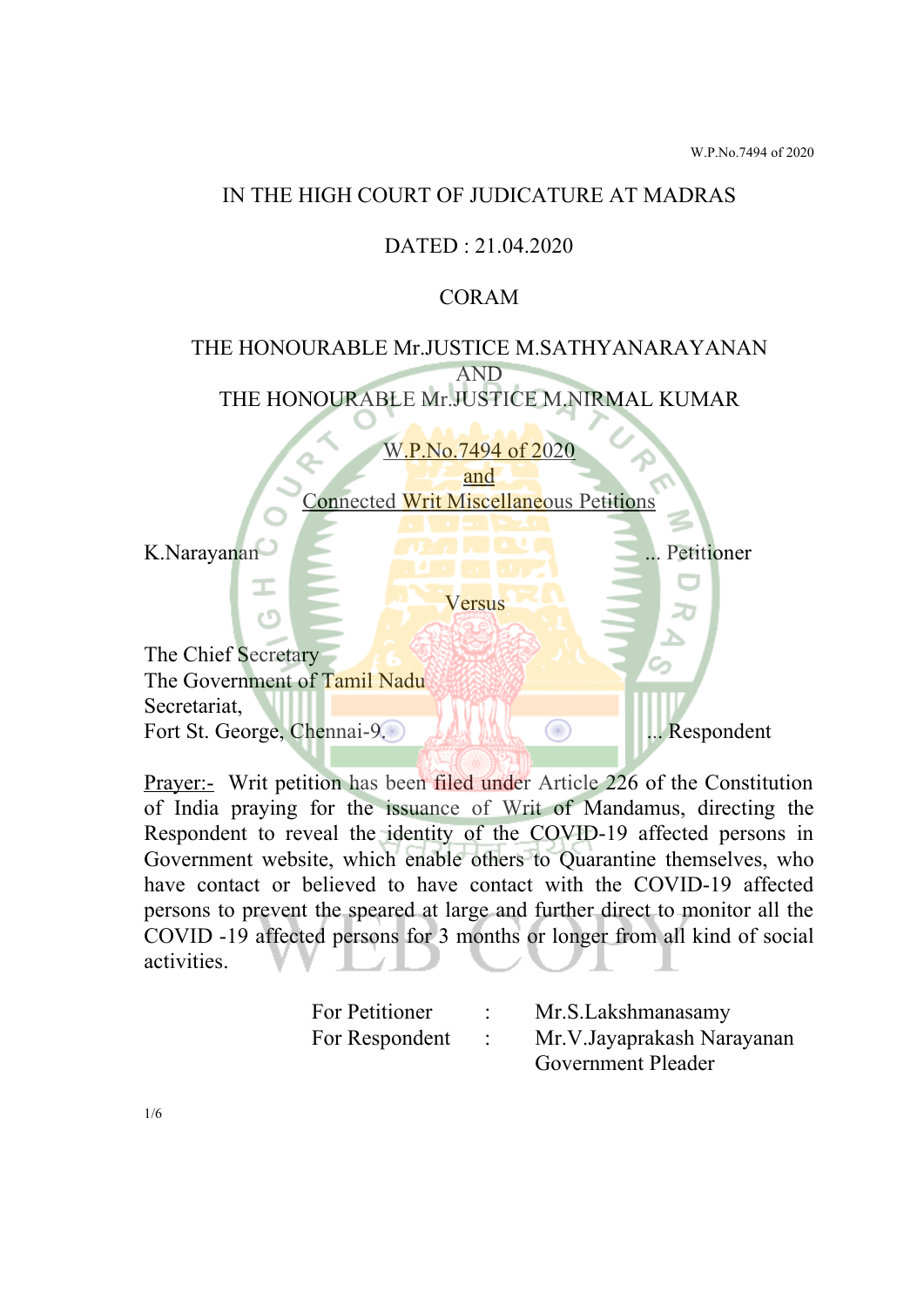#### ORDER

This Writ Petition, styled as a Public Interest Litigation, is filed by the resident of PonnambalamSalai, K.K.Nagar, Chennai-78 and according to the petitioner, the COVID-19 infection is the worst form of contiguous infection and drawn the attention of this Court to Paragraph Nos.7 and 8 of the affidavit filed in support of the Writ Petition and made a submission that on account of the concealment of identity of persons, who developed infection, on account of COVID-19, there may be a possibility the said person may pass on the infection, to other persons and if they lack immune, it would definitely spread and there is every likelihood that they would spread the virus, to other persons. Therefore the petitioner prays for appropriate direction, directing the Government to publish the name of the persons, who are infected with COVID-19 in the website so that it may act as a warning for caution to the persons to keep away from him/them and hence prays for appropriate direction.

2.This Court has considered the rival submissions and perused the materials placed.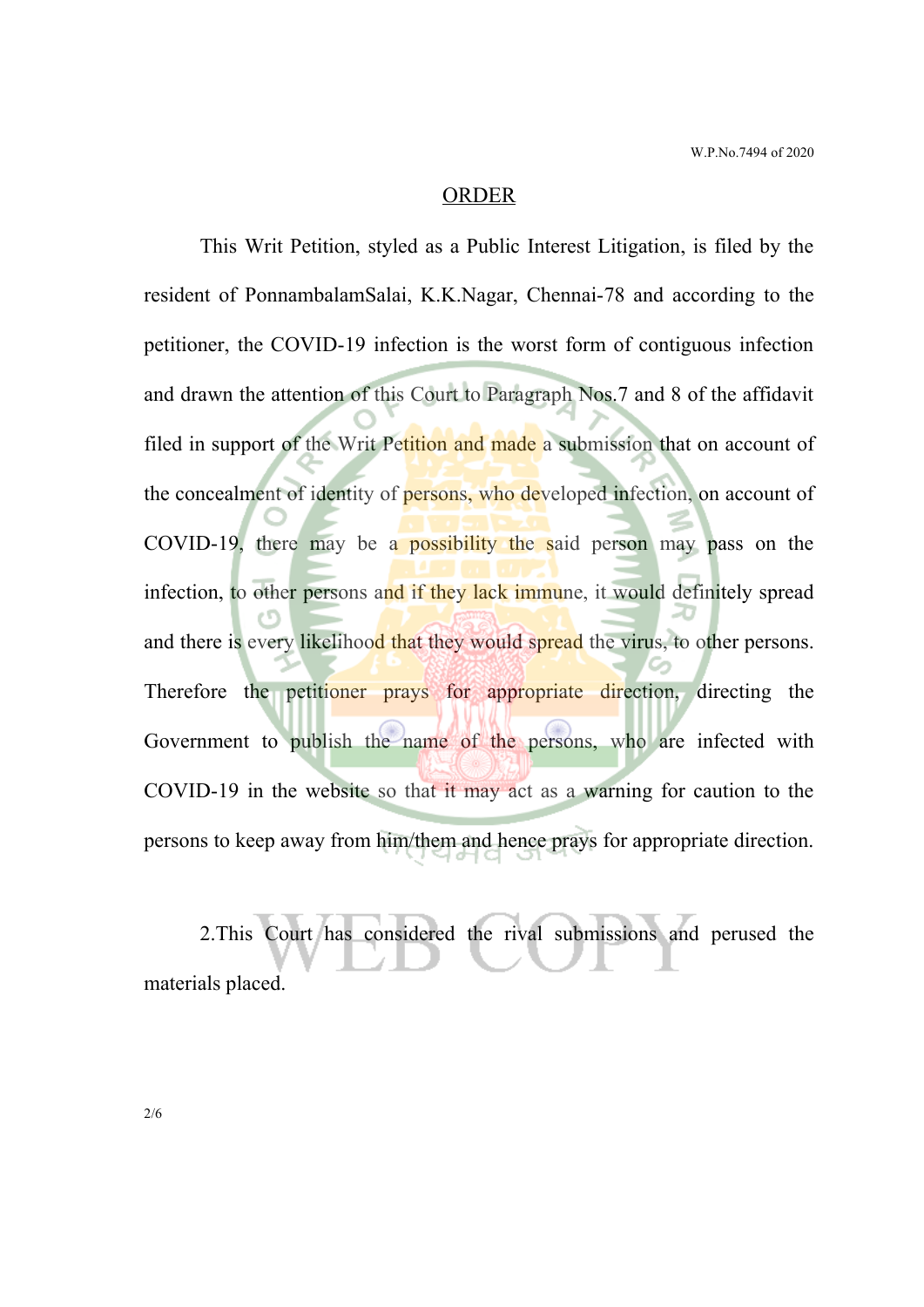20

3.The Ministry of Health and Family Welfare, Government of India, had issued a detailed instructions, as to COVID-19 virus, the table of contents are numbering 92 in number. It is relevant to extract the source No.1, which speaks about the Social Stigma Associated with COVID-19:-

# "*Social Stigma Associated with COVID-19*

*Public health emergencies during outbreak of communicable diseases may cause fear and anxiety leading to prejudices against people and communities, social isolation and stigma. Such behavior may culminate into increased hostility, chaos and unnecessary social disruptions.*

*Cases have been reported of people affected with COVID-19 as well as healthcare workers, sanitary workers and police, who are in the frontline for management of the outbreak, facing discrimination on account of heightened fear and misinformation about infection.*

*There is an urgent need to counter such prejudices and to rise as a community that is empowered with health literacy and responds appropriately in the face of this adversity. Accordingly, all responsible citizens are advised to understand and follow the guidelines."*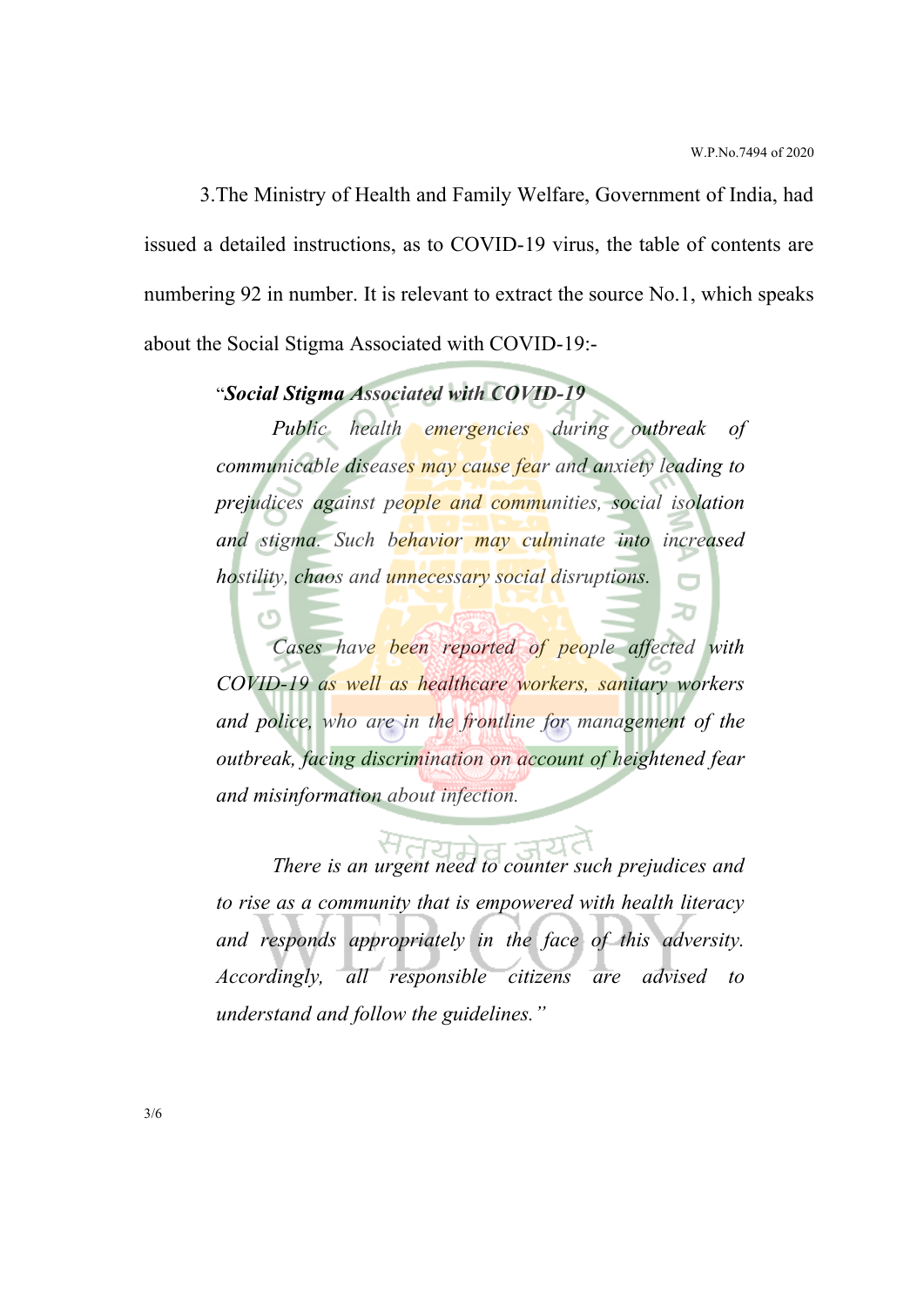(M.S.N.,J) (M.N.K.,J) 21.04.2020

4.This Court can take judicial notice of the fact on account of the revealing of the identity of the person/persons, there would be definitely a social stigma and aspersions on account of the same and yesterday when a body of a Doctor, who died on account of COVID-19 complication, sought to be buried there was a law and order and public order problem, which resulted in attacking of ambulance driver, paramedical personnels as well as public servants and the mortal remains of the dead persons were compelled to be buried somewhere else. The people are slowly becoming aware of the effect of COVID-19 virus and if the prayer sought for by the petitioner is granted, it would further lead to law and order and public order problem, apart from the social stigma, some times may lead to excommunication also.

5.In the considered opinion of the Court, the Writ Petition, styled as Public Interest Litigation lacks merit and substances and deserves dismissal 44d and accordingly, dismissed.

Œ

Œ

Internet : Yes

vv2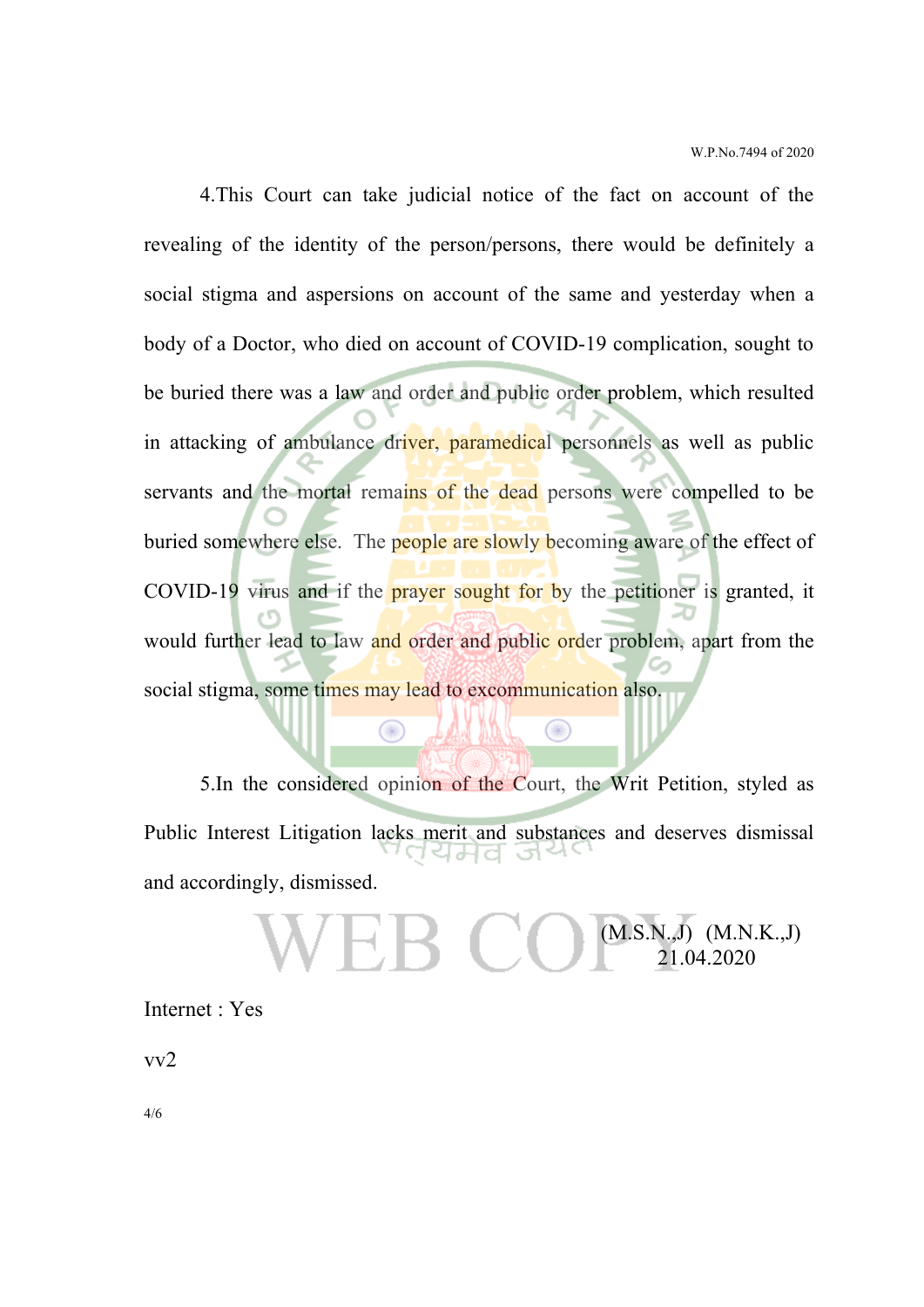W.P.No.7494 of 2020

To

The Chief Secretary The Government of Tamil Nadu Secretariat,



# **VEB COPY**